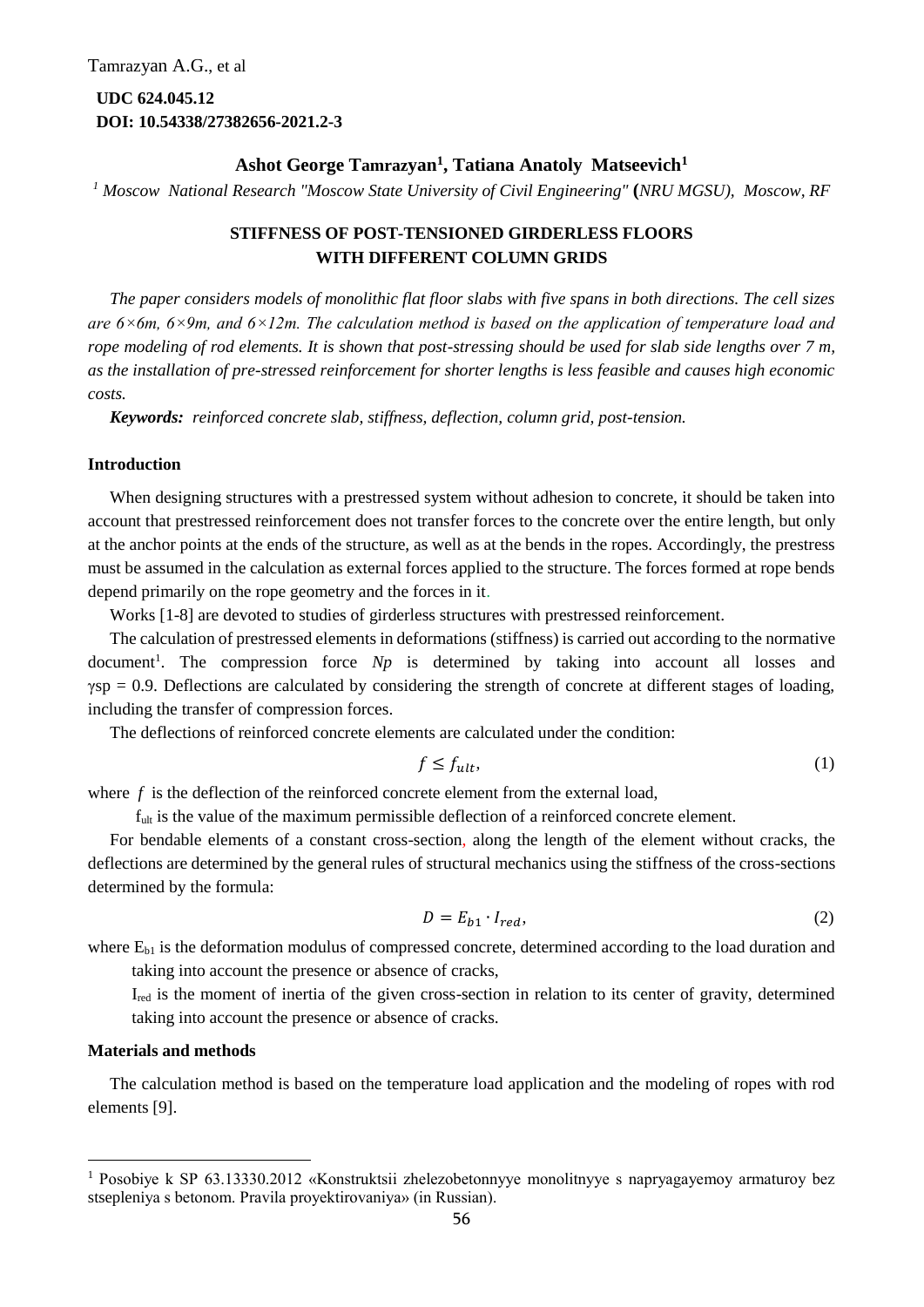The modeling of the reinforcement of the central cell structure is carried out using a rod element in LIRA SAPR. The cross-section of the rod element is similar to the area of prestressed reinforcement in the floor slab as well as to the computer synthesis [10].

In this paper, models of flat floor slabs with five spans in both directions are investigated. The cell sizes are  $6 \times 6m$ ,  $6 \times 9m$  and  $6 \times 12m$ , with the thickness of h = 0.3*m* (Fig.1). The size of the finite elements is 0.3×0.3*m*.



*Fig. 1. Scheme of a monolithic floor with rope-mounted reinforcement of the central cell*

#### **Main characteristics of construction materials**

Concrete class B30. Post-tensioned reinforcement in form of ropes (monostrends): K7O ( $R_{\text{sp,n}} = 1860 \cdot 10^3 \text{ kN/m}^2$ ,  $E_{\text{sp}} = 1.95 \cdot 10^5 \text{ MPa}$ ,  $d = 15.7 \text{ mm}$ ,  $Asp = 1.54 \text{ cm}^2$ ). For calculation 5, 7 and 9 ropes are taken.

A uniformly distributed load  $q = 5$  kN/m<sup>2</sup> is applied to the slab.

The reinforcement of the central cell is modeled by the rod elements in the structure, the section of which is similar to the prestressed reinforcement area in the element. To simulate prestressing in the reinforcement, a temperature load is applied to it, which is calculated according to the formula:

$$
\Delta t = \varepsilon_0 / \alpha \,, \tag{3}
$$

where  $\varepsilon_0 = \sigma_0 / E_p$ ,

 $E_p$  is the modulus of elasticity of the prestressed reinforcement,

 $\sigma$ <sup>0</sup> is the controlled tension of the prestressed reinforcement,

 $\alpha$  is the expansion coefficient of the reinforcing steel.

The deflections will be considered at characteristic points of the cell (Fig. 2).



*Fig.2. Characteristic points of the central cell: f - deflection in the center of the cell, f<sup>a</sup> - deflection in the center of the smaller side of the cell, f<sup>b</sup> - deflection in the center of the larger side of the cell*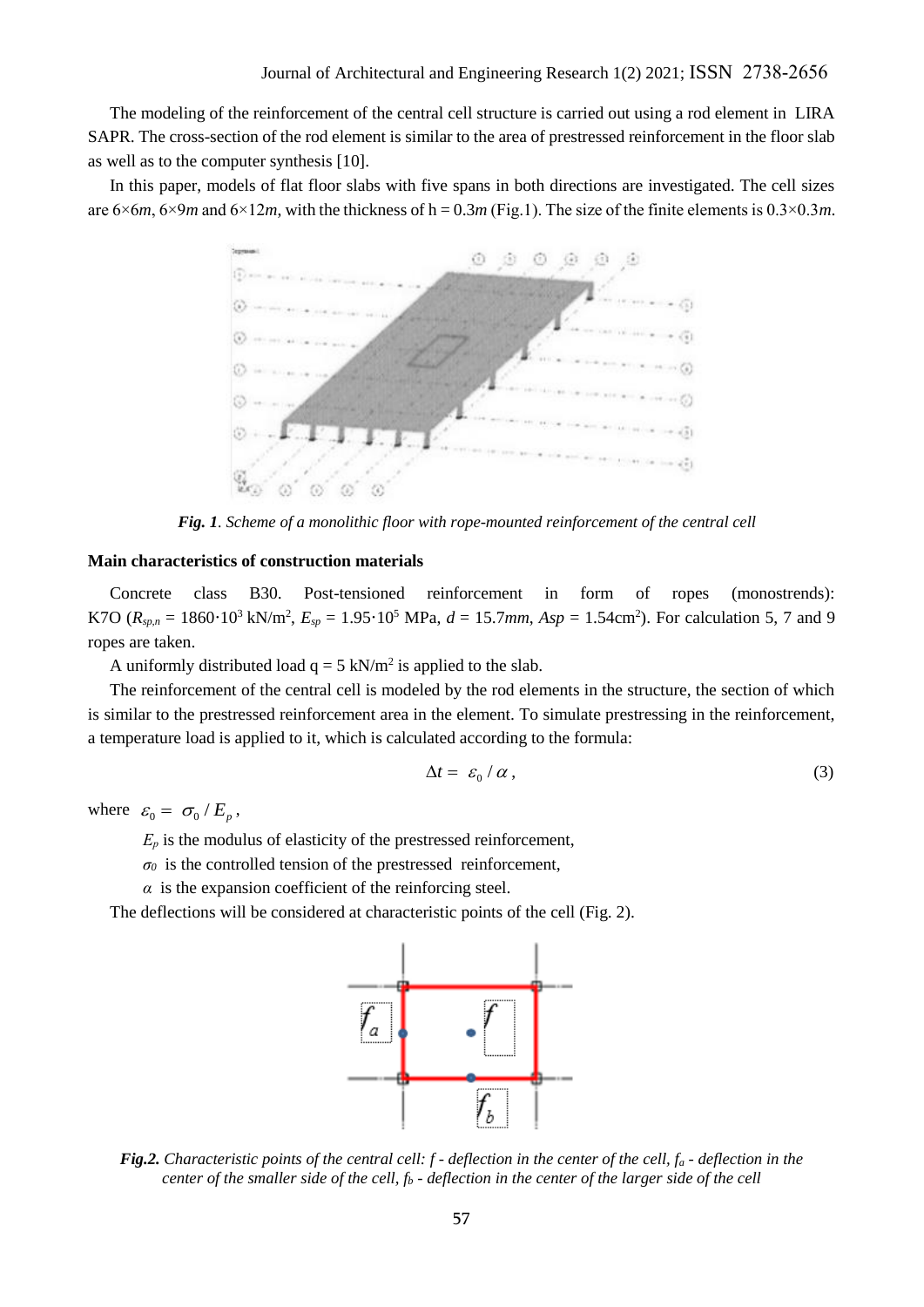Tamrazyan A.G., et al

The prestress, calculated by the formula (3), is equal:

$$
\varepsilon_0 = \frac{0.7 \cdot 1860}{1.95 \cdot 10^5} = 667 \cdot 10^{-5}.
$$

$$
\Delta t = \frac{667 \cdot 10^{-5}}{0.000012} = 556 \, \mathrm{°C}.
$$

The reinforcement of the structure's central cell was modeled using a rod element in LIRA SAPR 9 (Fig. 3). A 6x6*m* slab cell with 5 ropes along the contour is modeled using flat (floor slab) and volumetric (columns) elements. The size of the finite element is 0.3x0.3*m*.

The floor slab is defined as a plate with a thickness of 300*mm*. The section of the column is 600x600*mm*.



**Fig. 3.** *Calculation scheme for a 6x6m central cell with 5 ropes* 

The results of the calculation are shown in Figures 4 and 5.



**Fig. 4.** *Travel along the Z axis of the entire slab with 6x6m cells and a central cell reinforced with 5 ropes*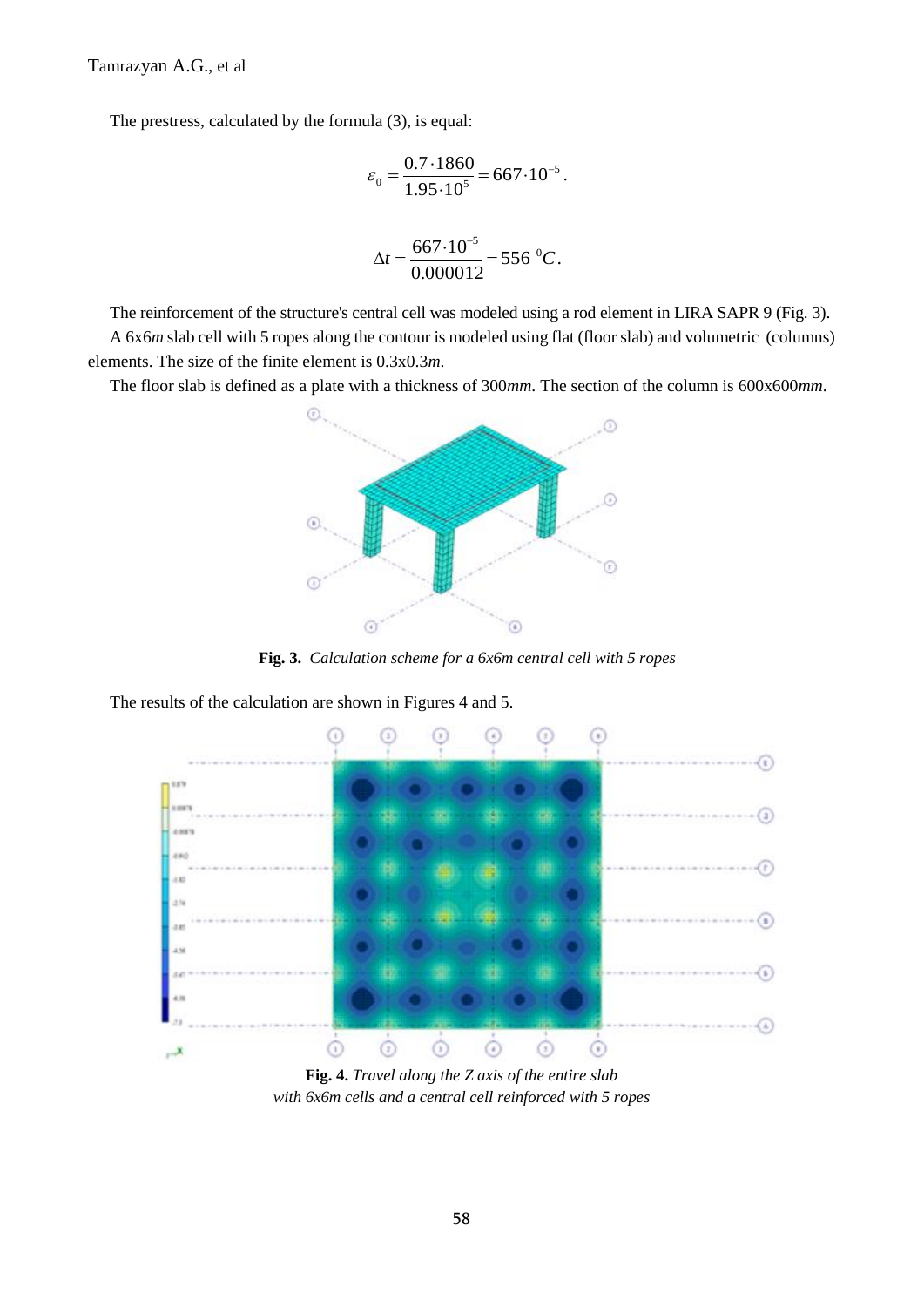

**Fig. 5.** *Travel along the Z axis of the central cell reinforced with 5 ropes*

### **Results**

Based on the calculations carried out for the central cells 6x6, 6x9 and 6x12*m* with different numbers (5, 7, 9) of ropes, the deflection values were obtained, which are summarized in Table 1.

| Cell,<br>m  | Deflections (5 ropes),<br>mm |          |      | Deflections (7 ropes),<br>mm |          |      | Deflections (9 ropes),<br>mm |          |          |
|-------------|------------------------------|----------|------|------------------------------|----------|------|------------------------------|----------|----------|
| $a\times b$ | J1                           | $f_{al}$ | ŤЫ   | f <sub>2</sub>               | $f_{a2}$ | fь2  | $\overline{f}$ 3             | $f_{a3}$ | $f_{b3}$ |
| $6\times6$  | 2.84                         | 2.52     | 2.52 | 1.81                         | 1.88     | 1.88 | 0.936                        | 1.43     | 1.43     |
| $6\times9$  | 14.4                         | 5.03     | 14.8 | 13                           | 3.99     | 13.7 | 11.7                         | 3.52     | 12.7     |
| $6\times12$ | 44.9                         | 5.7      | 46   | 42.1                         | 4.95     | 43.6 | 39.6                         | 4.29     | 41.5     |

**Table**. Deflections of central cells with different numbers of ropes

Table 1 shows that for a 6×6*m* square cell, with an increase of prestressing ropes from 5 to 7, the deflection in the center decreases from 2.84 to 1.81*mm* (1.57 times or 36.3%), and for 5 to 9 ropes - from 2.84 to 0.936 (3.03 times or 67%), in the center of "a" and "b" sides with an increase of the ropes from 5 to 7, the deflection decreases from 2.52 to 1.88*mm* (1.34 times or 25.4%) and for 5 to 9 ropes - from 2.52 to 1.43 (1.75 times or 43%).

For a  $6\times9m$  rectangular cell, with an increase of prestressing ropes from 5 to 7, the deflection in the center decreases from 14.4 to 13*mm* (1.1 times or 9.7%), and for 5 to 9 ropes - from 14.4 to 11.7 (1.23 times or 18.8%), in the center of the short side "a" with an increase of the ropes from 5 to 7, the deflection decreases from 5.03 to 3.99 *mm* (1.26 times or 20.7%), and for 5 to 9 ropes - from 5.03 to 3.52 (1.43 times or 30%), with an increase of the ropes from 5 to 7 in the center of long side "b", the deflection decreases from 14.8 to 13.7*mm* (1.08 times or 7.4%) and for 5 to 9 ropes - from 14.8 to 12.7 (1.17 times or 14.2%).

For a 6×12*m* rectangular cell, with an increase of prestressing ropes from 5 to 7, the deflection in the center decreases from 44.9 to 42.1*mm* (1.07 times or 6.2%), and for 5 to 9 ropes - from 44.9 to 39.6 (1.13 times or 11.8%), in the center of the short side "a" with an increase of the ropes from 5 to 7, the deflection decreases from 5.7 to 4.95*mm* (1.15 times or 13.2%), and for 5 to 9 ropes - from 5.7 to 4.29 (1.33 times or 24.7%), in the center of long side "b" with an increase of the ropes from 5 to 7, the deflection decreases from 46 to 43.6*mm* (1.06 times or by 5.2%), and for 5 to 9 ropes - from 46 to 41.5 (1.11 times or by 9.8%).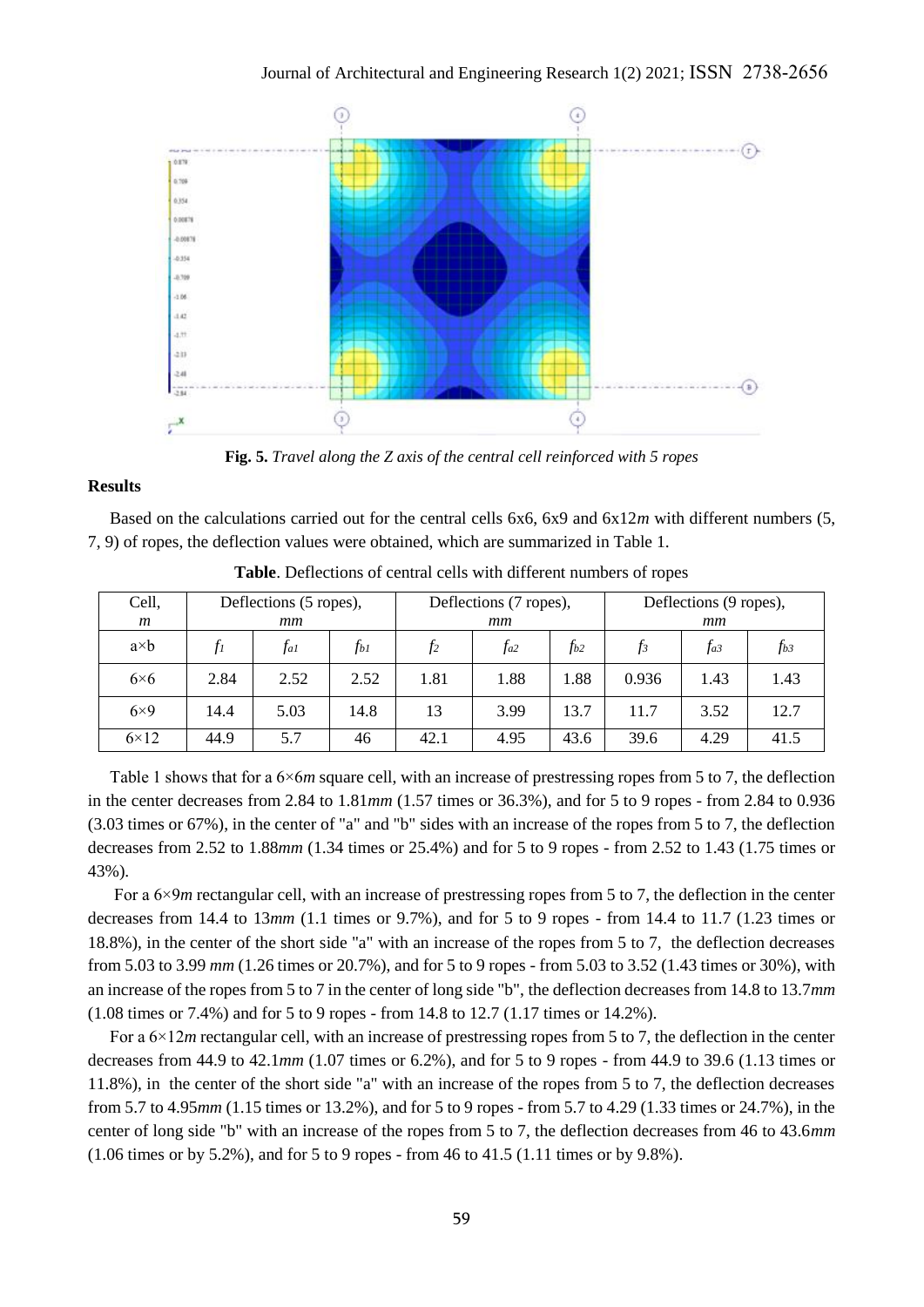## Tamrazyan A.G., et al

The results show that with an increase of the long side of the slab cell from 5 to 7*m*, the effect on the deflection of the installation along the contour of a larger number of ropes is reduced significantly. For example, for the center of the cell, the effect on the deflection of installing 9 ropes compared to 5 ropes is reduced from 67% to 11.8%, for the short side "a" - from 43.3% to 24.7%, for the long side "b," - from 43.3% to 9.8%.

# **Conclusion**

- 1. Prestressing is recommended to apply when the side of the slab is longer, than 7*m*, since with a shorter side length, the installation of prestressing reinforcement is less expedient and entails high economic costs.
- 2. The use of post-tensioned ropes on the shorter side of a rectangular cell is unreasonable since the deflection on the short side meets the normative value even before the prestressed reinforcement is introduced into the model.
- 3. It is expedient to install more ropes for longer cells. For example, according to the calculation, it is not reasonable to install less than 7 ropes for a 6×9*m* cell, and it is expedient to install 9 ropes or more for a 6×12*m* cell. However, the use of 9 or more ropes can create large flexures at the base of the column, which would require additional reinforcement and strength testing of the compressed concrete.
- 4. With an increase of the long side of the slab cell from 6 to 12*m*, the effect on the deflection of the installation along the contour of larger number of ropes decreases significantly: for the center of the cell, it reduced from 67% to 11.8%, for the short side "a" - from 43.3% to 24.7%, for the long side "b" - from 43.3% to 9.8%. This indicates that for cells with sides of 7*m* or more, it is more expedient to use a average number of ropes but with a higher prestressing force to reduce the financial cost of their installation.
- 5. The method of modeling prestressed ropes using rod reinforcement with the application of a temperature load is simple, accurate, and easy to use.

### **References**

- [1]. V.S. Kuznetsov, Yu.A. Shaposhnikova, K opredeleniyu progibov bezbalochnykh perekrytiy, armirovannykh prednapryazhennoy diagonal'noy armaturoy bez stsepleniya s betonom. Nauchnoye obozreniye, 21, 2015, 50-55 (in Russian).
- [2]. A.T. Parinov, Predvaritel'no napryazhennyye zhelezobetonnyye konstruktsii, armirovannyye kanatami (eds. V.I. Gritsyk, I.A. Parinov). Nauka-Spektr, Rostov-on-Don, 2010 (in Russian).
- [3]. I.O. Pogrebnoy, V.D. Kuznetsov, Bezrigel'nyy predvaritel'no napryazhennyy karkas s ploskim perekrytiyem. Inzhenerno-stroitel'nyy zhurnal, 3, 2010, 52-55 (in Russian).
- [4]. Bijan O Aalami, Allan Bommer, Design fundamentals of post-tensioned concrete floors. Phoenix, 1999.
- [5]. A.G. Tamrazyan, I.K. Manayenkov, K raschetu ploskikh zhelezobetonnykh perekrytiy s uchetom fakticheskoy zhestkosti secheniya. Nauchnoye obozreniye, 8, 2015, 87-92 (in Russian).
- [6]. A.G. Tamrazyan, I.V. Dudina, Vliyaniye izmenchivosti kontroliruyemykh parametrov na nadezhnost' prednapryazhennykh balok na stadii izgotovleniya. Zhilishchnoye stroitel'stvo, 1, 2001, 16-17 (in Russian).
- [7]. A.G. Tamrаzyan Сalculation of reinforced concrete plates with hole at long-term loading. [IOP Conference Series Materials Science and Engineering,](https://www.elibrary.ru/contents.asp?titleid=55201) 365 (5), 2018, 052021. DOI:10.1088/1757-899X/365/5/052021
- [8]. A.G. Tamrazyan, The Assessment of Reliability of Punching Reinforced Concrete Beamless Slabs under the Influence of a Concentrated Force at High Temperatures. Procedia Engineering, 153, 2016, 715-720. DOI:10.1016/J.PROENG.2016.08.231
- [9]. D.V. Portayev, Raschet i konstruirovaniye monolitnykh prednapryazhennykh konstruktsiy grazhdanskikh zdaniy. АSV, Moscow, 2011(in Russian).
- [10]. A.A. Askadskiy, T.A.Matseyevich, Komp'yuternyy sintez setchatykh polimerov. Doklady Rossiyskoy akademii nauk. Khimiya, nauki o materialakh, 494 (1), 2020, 77-84 (in Russian).